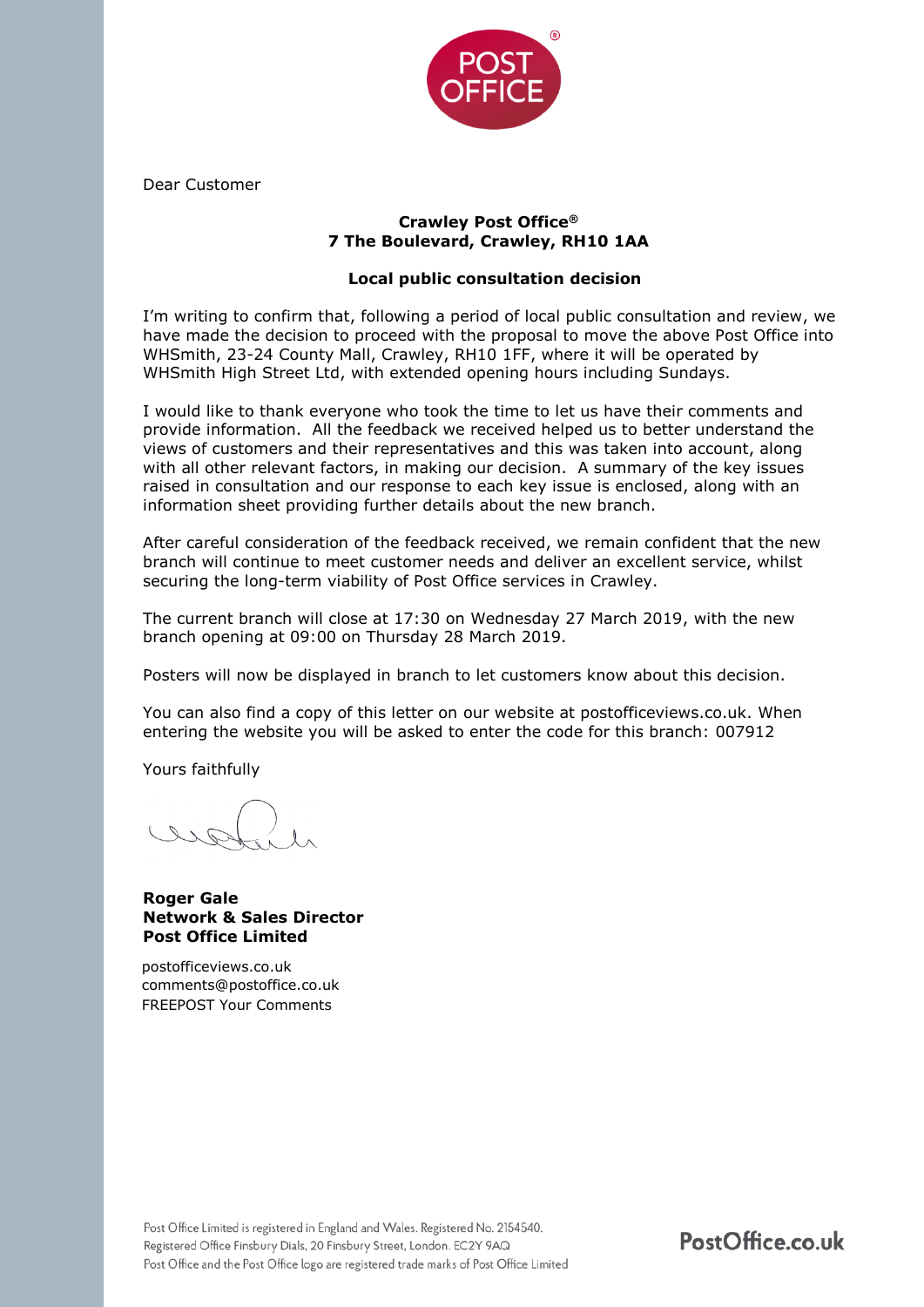# **Appendix A – Response to Local Public Consultation**

**Consultation started** 31 October 2018 **Consultation ended** 12 December 2018

## **Consultation responses**

204 responses from customers and local representatives

## **Customer forum event**

Held on 28 November 2018 attended by 24 members of the public and local representatives.

#### **Key issues raised**

- Getting to the new location
- **Access**
- Customer service
- Range of products and services
- **Staffing**
- Impact on the local community and rationale for the move

#### **Response to issues raised**

#### **Getting to the new location:**

The new branch will be located approximately 600 metres away from the current branch, along level terrain. For customers using their own transport there is a pay on exit multi-storey car park at the County Mall with 1700 spaces and 10 designated disabled bays available. The distance between the car park and the new branch is approximately 100 metres. For those using public transport to get to the new branch, the nearest bus stop is approximately 140 metres from the new location.

#### **Access:**

The new branch will operate from a newly built dedicated open plan Post Office area located on the ground floor towards the rear of the store on the left hand side and customer access both into and within the store will meet Post Office Ltd's own accessibility standards and all applicable legislation. Access into the County Mall is level with automatic doors. Access into the store from the shopping centre is also level, and the entrances are kept open during store opening times. Externally the store front will include Post Office signage and an opening hours board.

There will be directional signage from the entrance door through to the new Post Office area. To make sure there is sufficient space for Post Office customers, including wheelchair users, to move around the store and reach the Post Office area without hindrance, the entrance area and shopping aisles will be kept free of obstructions. The Post Office counter will be built to Post Office specifications and will include lighting to industry standards, low level counters, PIN pads and hearing loops. There will be space for people to wait for service and customer seating will also be provided.

#### **Customer service:**

There will be five counter serving positions which has been based on current and forecast future business levels; three open plan positions and two traditional floor to ceiling screened positions which will also provide travel money services. Additionally there will be four self-service kiosks for mails transactions including, home shopping returns, E Top-Ups, and a range of bill payments. Following the move, the Post Office will be open on Sundays, providing customers with more flexibility around their visits. We will continue to monitor service demand in the area, along with customer usage at the new branch following the move and will work with WHSmith to make sure service standards are maintained.

## **Range of products and services:**

A wide range of services would still be available at the branch, including DVLA Photocard Driving Licence renewal and Security Industry Authority (SIA) licence application services, however a Post Office cash machine will not be available at the new branch. The nearest alternative external Post Office cash machine can be found approximately 1.5 miles away at Ifield Drive Post Office, Ifield Drive, Crawley, RH11 0DQ. All Post Office branches offer free access to cash for the major high street banks and customers will be able to use their debit card to withdraw cash at the counter of the new branch, during all the extended opening hours.

Some customers asked us whether they would be able to continue to collect packages from the existing Royal Mail delivery office. Although we are a separate business and not privy to any Royal Mail plans, we are not aware of any plans to move or close the delivery office.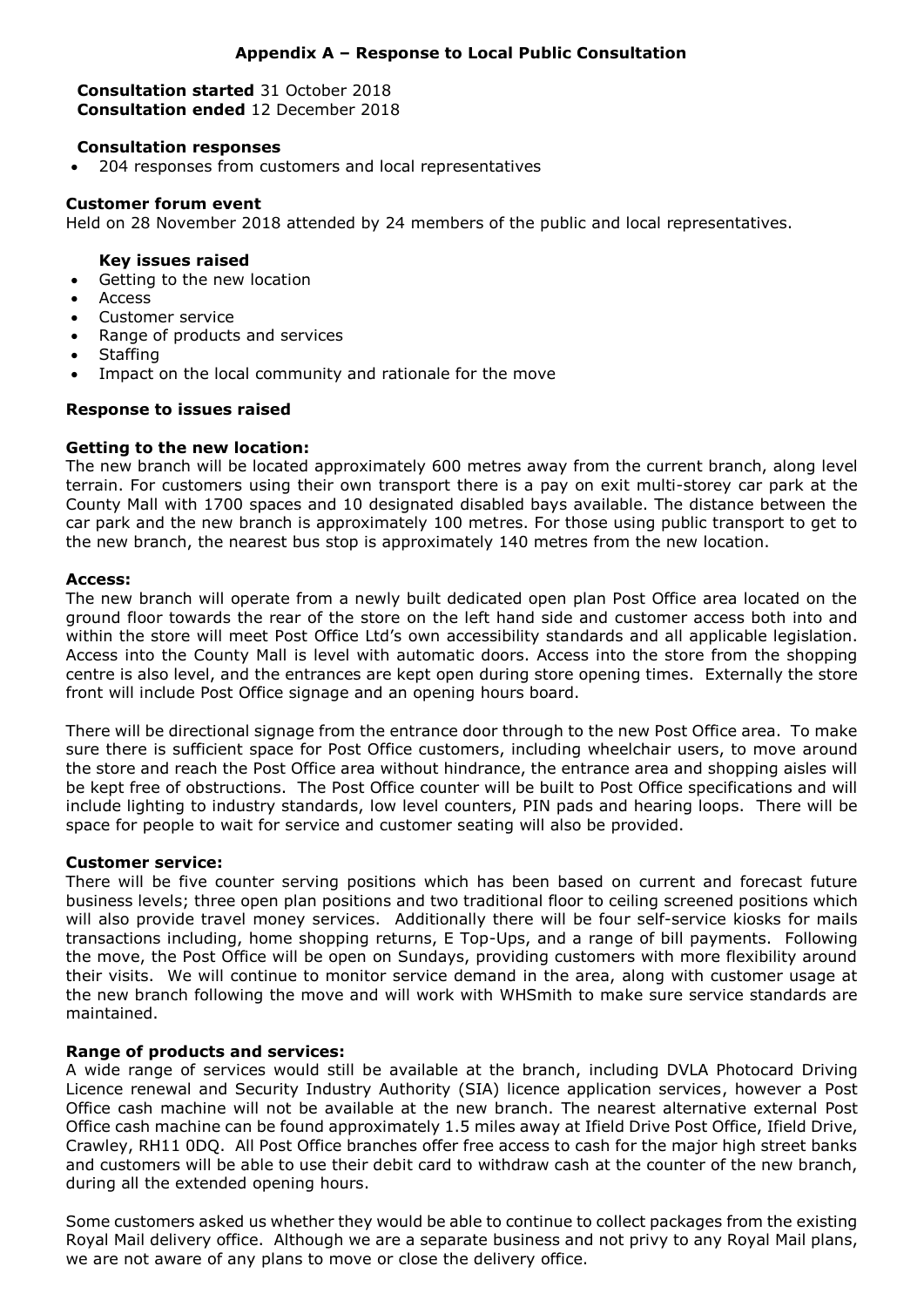# **Staffing**

It's pleasing to hear of the high regard for our existing staff. In respect of the team working at the current branch, we have a strong track record of supporting our people through change. We will do all that we can to find a solution that works for each individual within the options available.

Any person employed to work in Crawley Post Office will be trained to the highest Post Office standards and, just as with branches we run ourselves, the branch staff will receive on-going training on products and services, as well as general operational and service related matters. Post Office Area Managers will work with WHSmith and the branch team to provide support, in the same way they already do in existing Post Office branches operated by us or other retail partners.

## **Impact on the local community and rationale for the move**

The Post Office and WHSmith benefit from each other's service range and customer loyalty. We are both an integral part of services provided on the high street across the UK, and both absolutely committed to providing excellent customer service. We believe the best approach to retaining this branch, so it can continue to serve its community effectively and sustainably, is to transfer to a third party retailer. WHSmith already successfully operate over 130 Post Office branches to very high standards. We are confident that Crawley Post Office will meet those same high standards.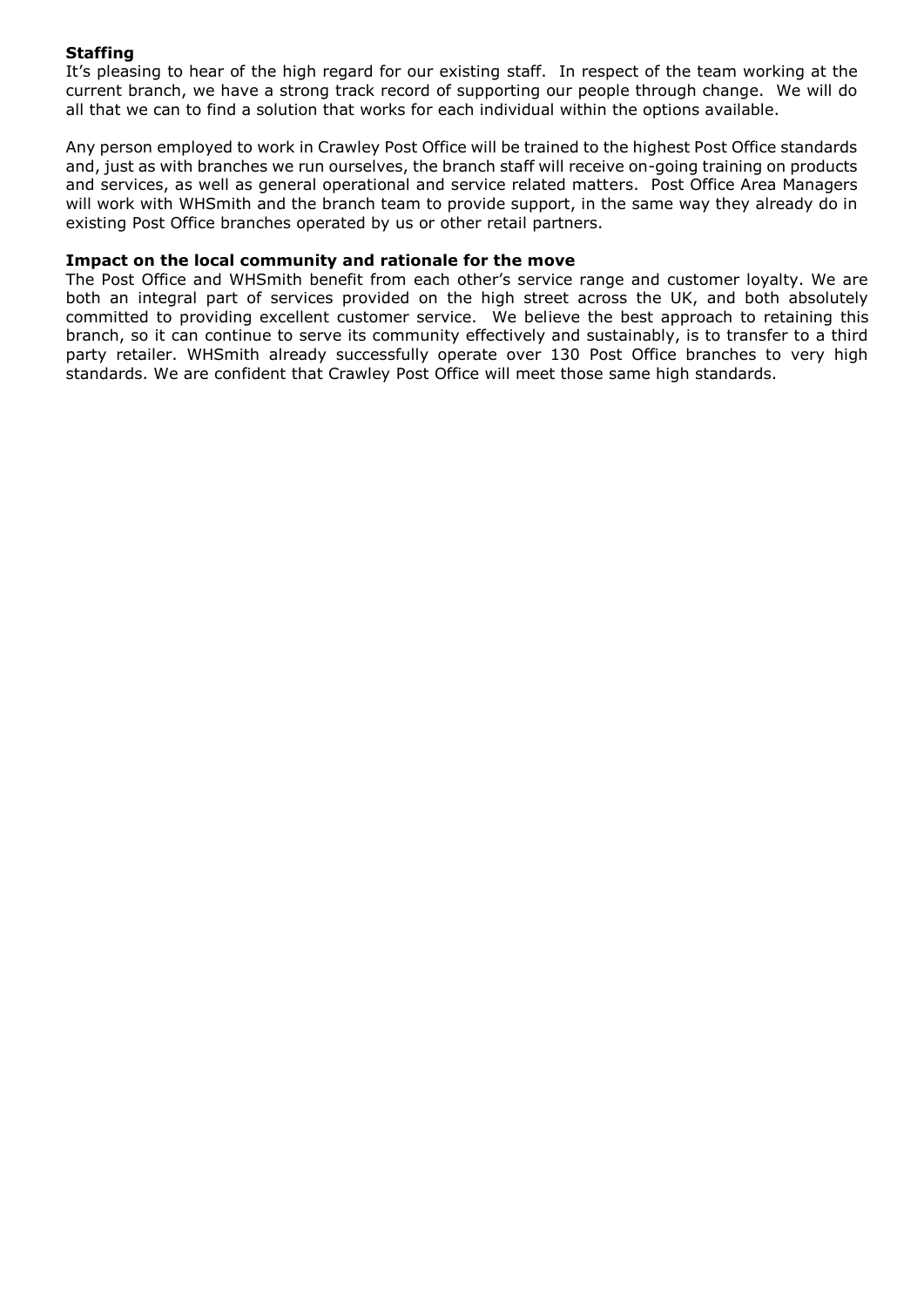| <b>Appendix B</b>                            |                                                                                                                                                                                                                                            |
|----------------------------------------------|--------------------------------------------------------------------------------------------------------------------------------------------------------------------------------------------------------------------------------------------|
| <b>Crawley Post Office information sheet</b> |                                                                                                                                                                                                                                            |
| <b>Address</b>                               | WHSmith                                                                                                                                                                                                                                    |
|                                              | 23-24 County Mall                                                                                                                                                                                                                          |
|                                              | Crawley                                                                                                                                                                                                                                    |
|                                              | <b>RH10 1FF</b>                                                                                                                                                                                                                            |
| <b>Opening hours</b>                         |                                                                                                                                                                                                                                            |
|                                              | $09:00 - 17:30$<br>Mon                                                                                                                                                                                                                     |
|                                              | $09:00 - 17:30$<br>Tue                                                                                                                                                                                                                     |
|                                              | Wed<br>$09:00 - 17:30$                                                                                                                                                                                                                     |
|                                              | Thu<br>$09:00 - 17:30$                                                                                                                                                                                                                     |
|                                              | Fri<br>$09:00 - 17:30$                                                                                                                                                                                                                     |
|                                              | Sat<br>$09:00 - 17:30$                                                                                                                                                                                                                     |
|                                              |                                                                                                                                                                                                                                            |
|                                              | Sun<br>$11:00 - 15:00$                                                                                                                                                                                                                     |
| <b>Products &amp; Services</b>               | A wide range of products and services will still be available, with<br>the exception of a cash machine.                                                                                                                                    |
|                                              |                                                                                                                                                                                                                                            |
| <b>Serving positions</b>                     | There will be five serving positions in total; two screened and<br>three open plan. The total number of serving positions has been                                                                                                         |
|                                              | based on current and future predicted business levels.                                                                                                                                                                                     |
| <b>Additional facilities</b>                 | Four self-service kiosks for mails transactions including home<br>shopping returns, E Top-Ups, and a range of bill payments.                                                                                                               |
|                                              |                                                                                                                                                                                                                                            |
|                                              | Access into WHSmith from the shopping centre is level with the<br>entrances being kept open during store opening times. Low<br>level serving counters, a low level writing desk and hearing<br>loops will be available.                    |
| <b>Access &amp; facilities</b>               | <b>Parking</b><br>There is a pay on exit multi-storey car park at the County Mall<br>with 1700 spaces and 10 designated disabled bays available. The<br>distance between the car park and the new premises is<br>approximately 100 metres. |
|                                              | <b>Buses</b><br>There is public transport available to and from the surrounding<br>areas.                                                                                                                                                  |
| <b>Route</b>                                 | Approximately 600 metres away from the current branch,<br>along level terrain.                                                                                                                                                             |
| <b>Retail</b>                                | Cards and Stationery                                                                                                                                                                                                                       |
| Date of move                                 | Thursday 28 March 2019                                                                                                                                                                                                                     |

**To get this information in a different format, for example, in larger print, audio or braille please call 03452 66 01 15 or Textphone 03457 22 33 55.**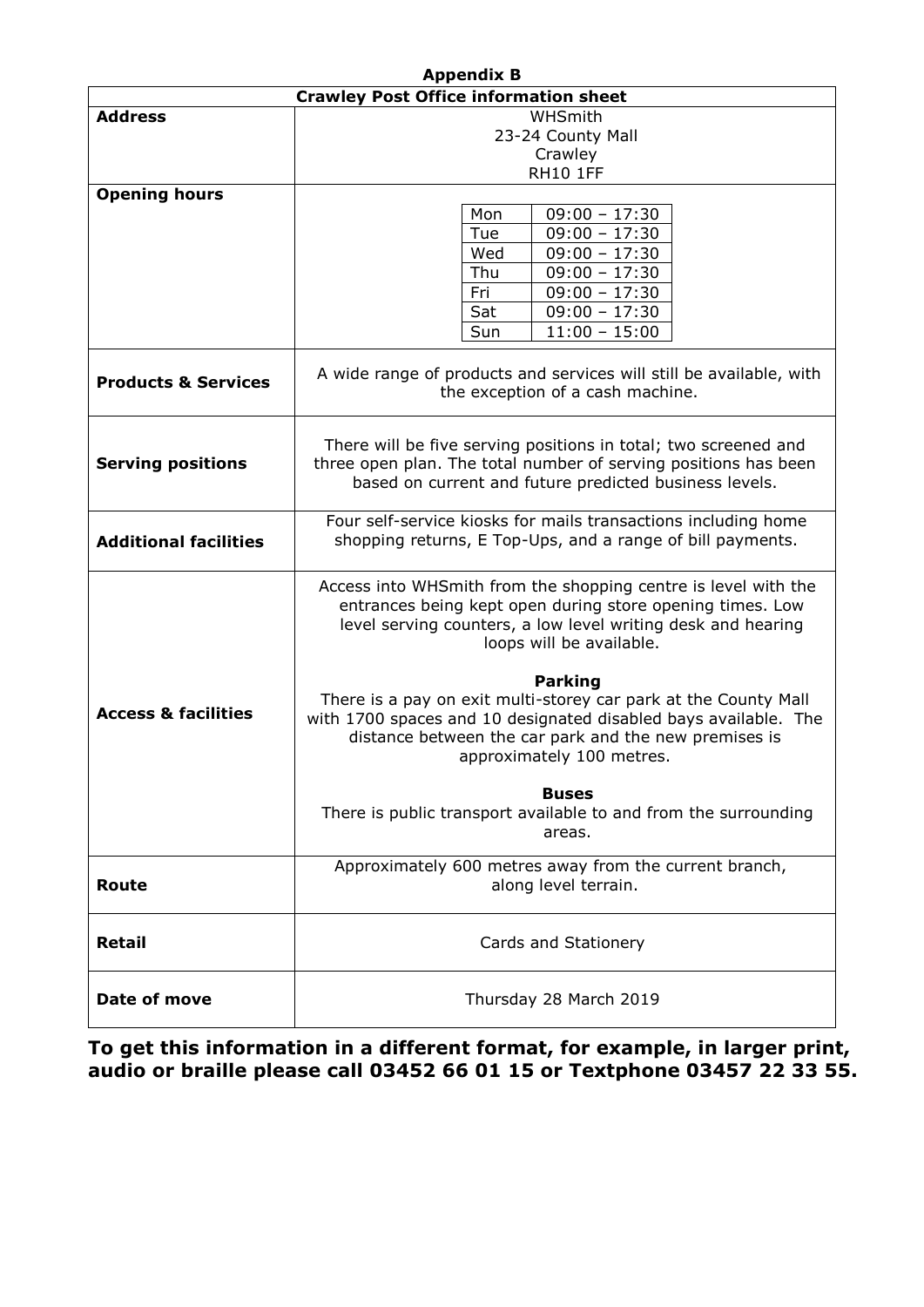# **Principles of Community Engagement on changes to the Post Office network**

We are committed to engaging and supporting our customers and their representatives as we make changes to the Post Office network. The following principles will be adopted when communicating about changes to your local Post Office branch.

*We will Notify - where we are informing customers of changes around:*

- Opening hours
- **•** Temporary closure<sup>1</sup>/ temporary service interruption
- Re-opening of a temporarily closed branch in the same site
- Opening a new branch unrelated to a previous closure
- Location used by a Mobile Post Office within a community

We will display a poster in branch (or nearby if appropriate) to notify customers of the above changes, providing four weeks' notice. Where four weeks' notice is not possible, we will provide notice as soon as we are able to. For temporary closures we will include details of the nearest alternative Post Offices and our customer helpline/textphone.

*We will Engage - where we are seeking feedback on a decision that has been made on:*

- Re-opening of a temporarily closed branch in a new location (where the branch has been closed for more than three months)
- Franchising of a Directly Managed branch in its existing site

While the decision to proceed will have already been made, we will welcome suggestions about specific aspects of the change such as access arrangements and the internal layout. We will provide four weeks' notice or, where extenuating circumstances prevent this, we will provide as much notice as possible.

During this period we will display a poster in branch and provide information online. We will contact locally elected representatives<sup>2</sup>, the Consumer Advocacy Bodies and selected charities<sup>3</sup>, providing clear information on any changes to services or access arrangements at the branch. We will ask locally elected representatives to share information with other key community outlets (such as notice boards, local charities, magazines, GP surgeries etc.). We will publish the outcome of the engagement online and in branch, providing a summary of key issues raised with a clear response to each and any changes made to our original plans.

*We will Consult - where we are seeking feedback on proposals prior to a decision being made on the:*

- $\bullet$  Permanent closure of a Post Office branch<sup>4</sup>
- Permanent relocation of a Post Office branch (including the franchising of a Directly Managed branch to a new site)

We will carry out a six-week<sup>5</sup> local public consultation, informing customers, locally elected representatives, Consumer Advocacy Bodies and selected charities of the proposal. This information will also be made available online and for a Directly Managed branch a press release will be issued to local media. We will ask locally elected representatives to share information with other key community outlets (such as notice boards, local charities, magazines, GP surgeries etc.).